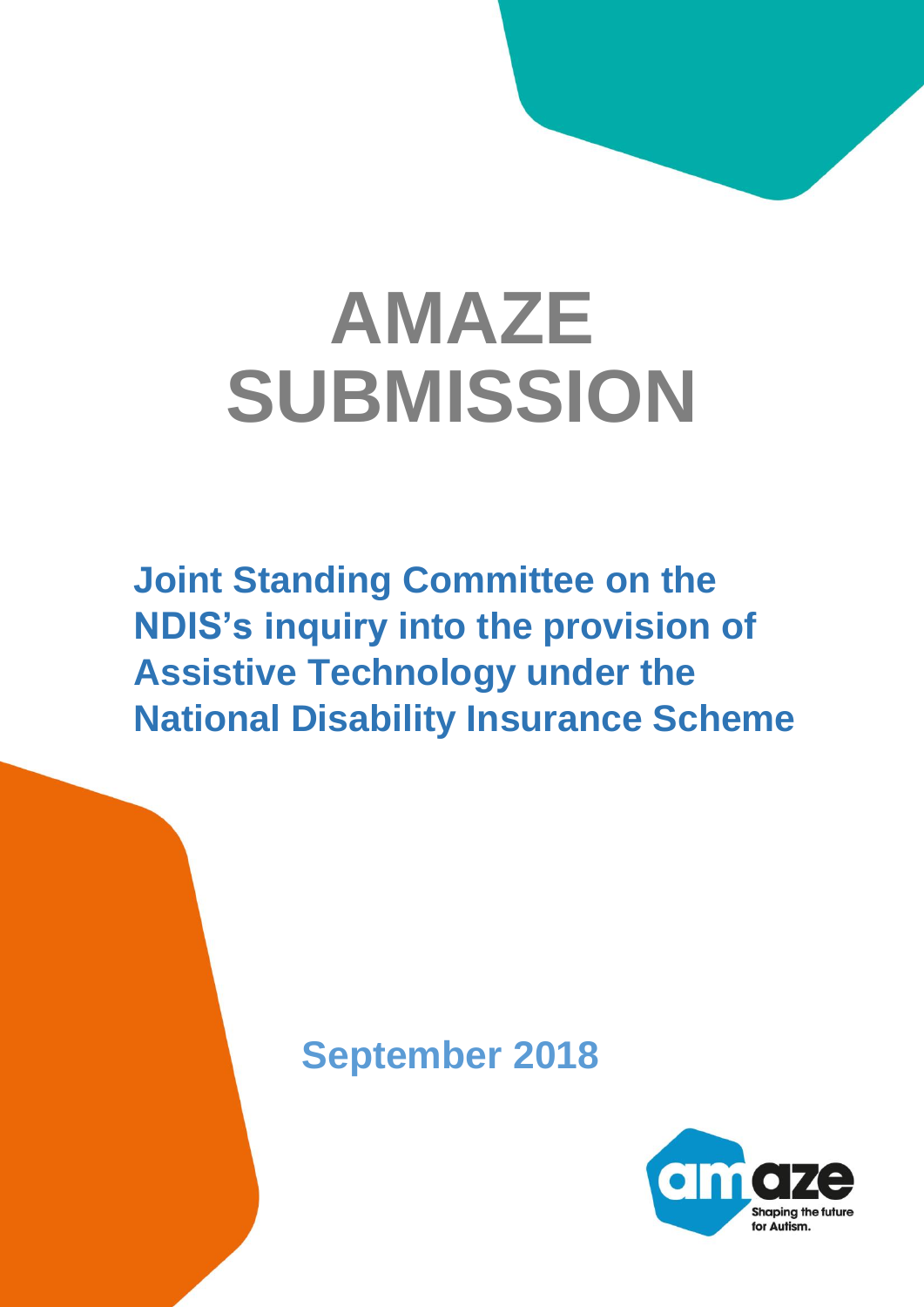## **Contents**

|    | 2. Our engagement with autistic people and their families regarding their experiences |  |
|----|---------------------------------------------------------------------------------------|--|
|    |                                                                                       |  |
|    |                                                                                       |  |
|    |                                                                                       |  |
|    |                                                                                       |  |
|    |                                                                                       |  |
| 6. |                                                                                       |  |
|    |                                                                                       |  |

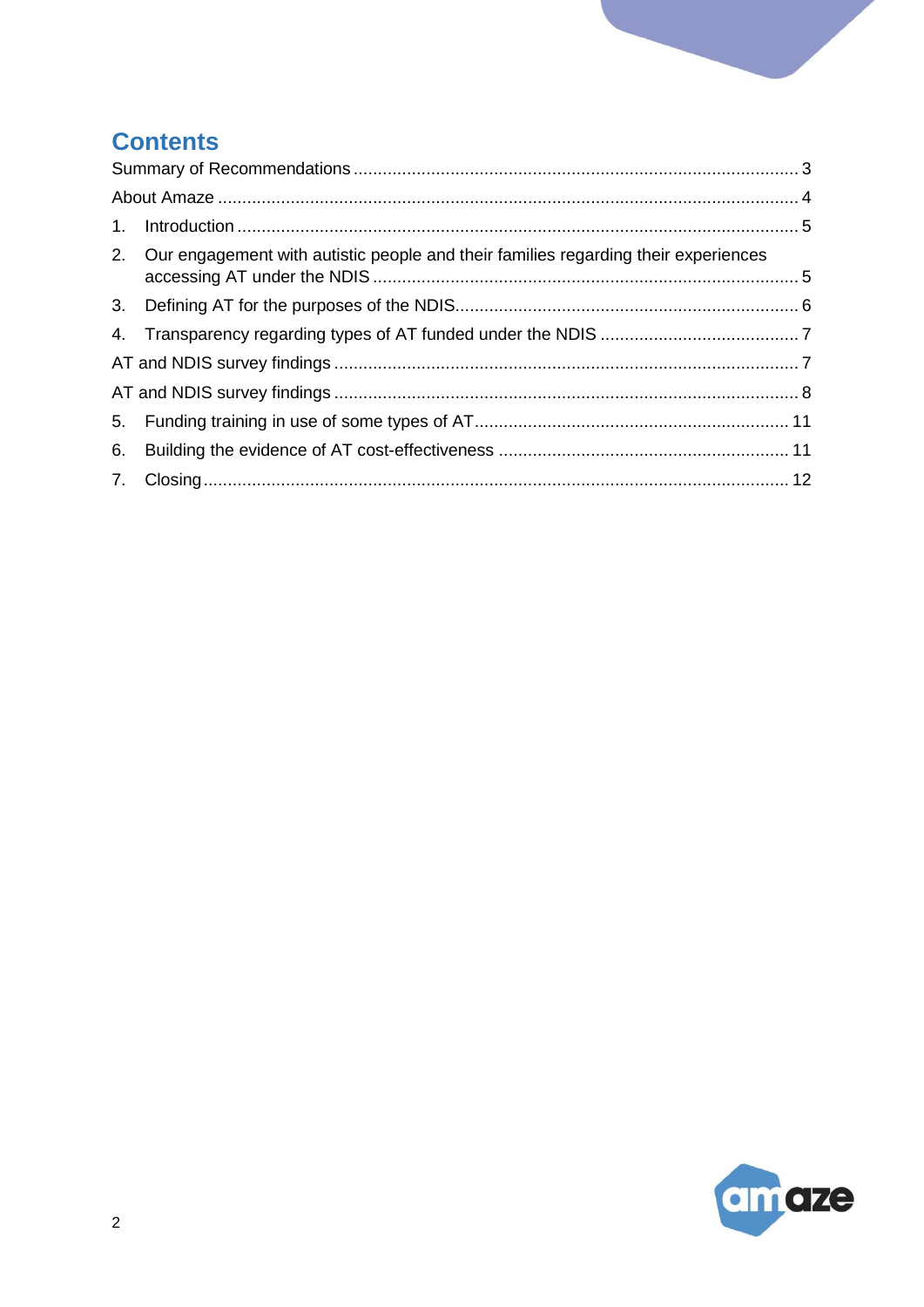## **Summary of Recommendations**

#### **Definitions that are inclusive of the needs of autistic people.**

1. When defining AT for the purposes of the NDIS, the NDIA consistently adapt the WHO definition to refer to any device or system that supports individuals to perform tasks, build functional skills or enhance their independence and community participation.

#### **Transparent, consistent and evidence based approach to funding AT for autistic people, including ensuring planners and assessors can guide and provide options to autistic people to best support their needs.**

- 2. The NDIA, in collaboration with the Autism Advisory Group, develop guidelines on the:
	- types of AT funded by the NDIS to support the needs of autistic people, including evidentiary requirements for funding; and
	- interface between the NDIS and other Commonwealth and State based AT schemes, particularly the education system.
- 3. The NDIA provide training to planners, LAC's and AT Assessors on AT needs for autistic people, including the broad range of communication, motor development, sensory regulation and learning needs AT may support and the types of AT that may be funded.
- 4. The NDIA provide publicly available data on items that have been funded to provide guidance to planners, LACs, NDIS applicants and their families and/or carers on what is eligible for funding.
- 5. The NDIA conduct a review into the evidence base, safety and cost-effectiveness of commonly used sensory toys and devices.
- 6. The NDIA consistently fund appropriate training in the use of communication and other complex apps.

#### **Future proofing to ensure that autistic people have access to the best supports for their needs that are cost effective**

- 7. The Commonwealth/NDIA provide ongoing funding to undertake research to support the building of an evidence base of AT.
- 8. The NDIA develop transparent guidance on how the evidence of AT cost-effectiveness is assessed.

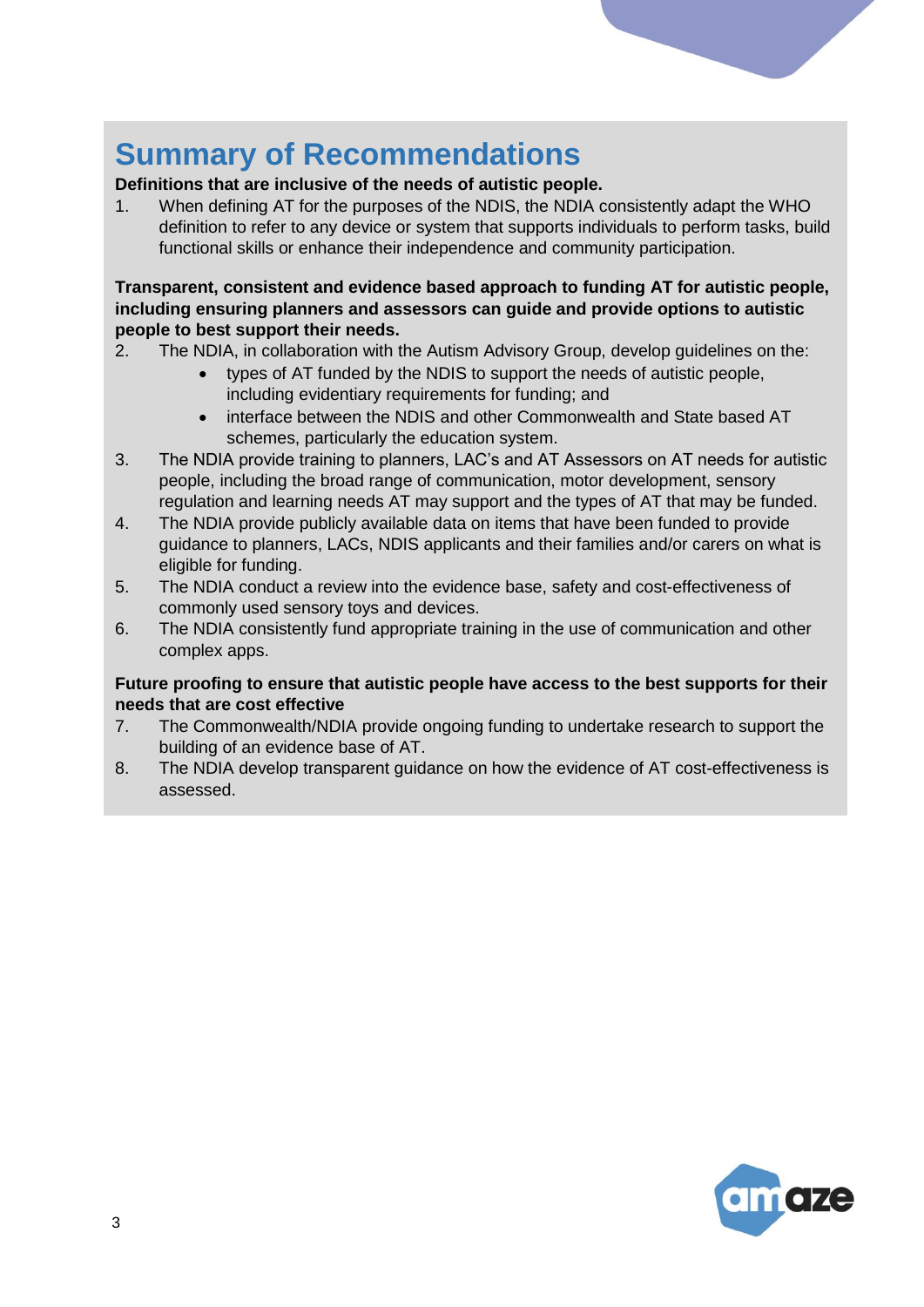#### <span id="page-3-0"></span>**About Amaze**

Amaze is the peak body in Victoria for autistic people and their supporters. Amaze is a notfor-profit organisation established in 1967 that represents around 55,000 autistic Victorians.

In 2015 Amaze launched its Strategic Directions to 2040 – a 25 year plan to achieve social impact where society respects every autistic person and they have real opportunities to participate and contribute. To achieve this, our three main goals are to:

- Increase community awareness and understanding of autism;
- Improve attitudes and behaviours towards people on the autism spectrum;
- Create more opportunities for people on the autism spectrum to participate and contribute to society in meaningful ways**.**

Amaze operates under a number of principles that guide our work and underpin our decision making. They are:

- 1. **Autistic People at the Centre** We embody the motto "nothing about us without us". We act as a facilitator to ensure the voices and needs of autistic people and their families/supporters are heard in the wider world. We actively engage with autistic people and their supporters to inform our priorities, how our organisation is governed and operates, and how we design and deliver our activities. We actively work to improve attitudes and behaviours towards autistic people and their families/supporters.
- 2. **Collaboration and Partnership.** We recognise that we cannot achieve our social impact goals alone and so we actively seek out like-minded people and organisations as partners.
- 3. **Courage and Independence** We condemn any discrimination and ableism used to stigmatise or invalidate the life experience of autistic people. Whilst we adopt a practice of partnership, the needs of autistic people and their families will always come first, and we will speak out and challenge any government or organisation's policy or practice that compromises autistic people.
- 4. **Evidence based** We seek data and evidence to underpin decision making and we measure the outcomes of our work wherever possible. We advocate for greater collection of and accessibility to, data from public institutions that measure and track outcomes for autistic people and result in greater accountability.

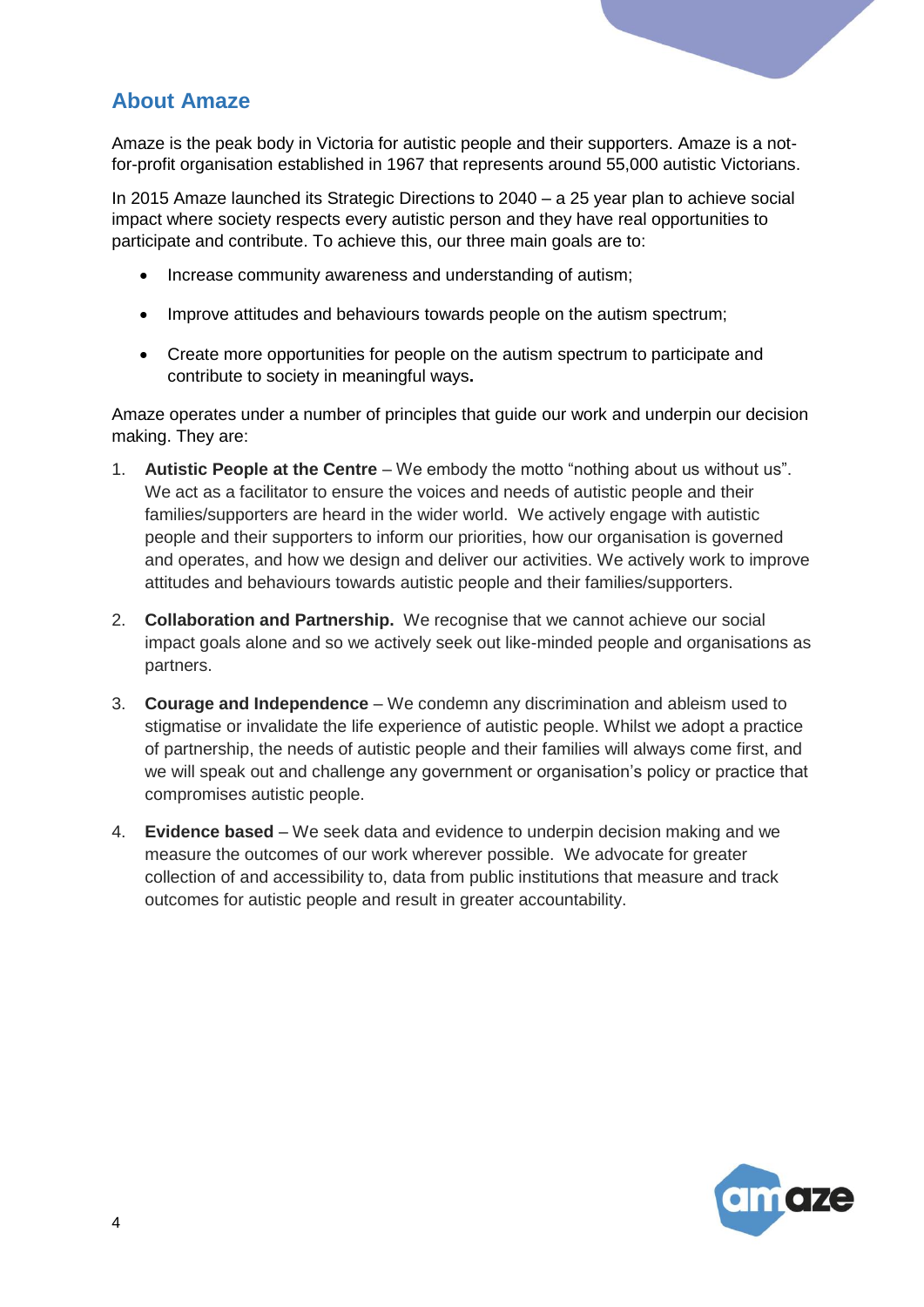#### <span id="page-4-0"></span>**1. Introduction**

Amaze welcomes the Joint Standing Committee on the NDIS's inquiry into the provision of Assistive Technology (AT) under the National Disability Insurance Scheme (NDIS).

We are pleased that the NDIS has provided a mechanism for AT to be provided to autistic participants of all ages. AT can make a significant difference to the lives of autistic people by enhancing their social communication skills, fine and gross motor skill development, sensory and emotional regulation and in turn, increasing their social and economic participation.

However, we are concerned by the lack of clarity and transparency regarding the types of AT funded by the NDIS to support the needs of autistic people. We are also concerned that some people feel worse off under the NDIS compared to previous AT funding schemes for autistic people, in particular the Helping Children with Autism package.

Many autistic people have co-occurring disabilities, including a range of physical, psycho-social and intellectual disabilities. While our submission to this inquiry focuses on funding for AT under the NDIS to support the needs of participants that relate to their autism characteristics, we also recognise that our community is facing a range of challenges accessing AT (including significant delays and procedural frustrations) to support their physical and other needs.

#### <span id="page-4-1"></span>**2. Our engagement with autistic people and their families regarding their experiences accessing AT under the NDIS**

Autistic people and their families and carers are at the centre of everything we do at Amaze. Accordingly, for the purposes of responding to your inquiry we conducted a survey of autistic people and their families and carers to hear their experiences and aspirations for obtaining AT under the NDIS.

The survey (open from 4 September 2018 to 13 September 2018) was completed by 42 people, of which 15% were autistic people (including 10% that were autistic and cared for an autistic person) and 85% were family members or carers of one or more autistic person(s).

Our survey responses demonstrate that there are significant inconsistencies, and a high lack of awareness regarding to the types of AT that may be funded under the NDIS for autistic people. The findings from our survey are discussed in detail below.

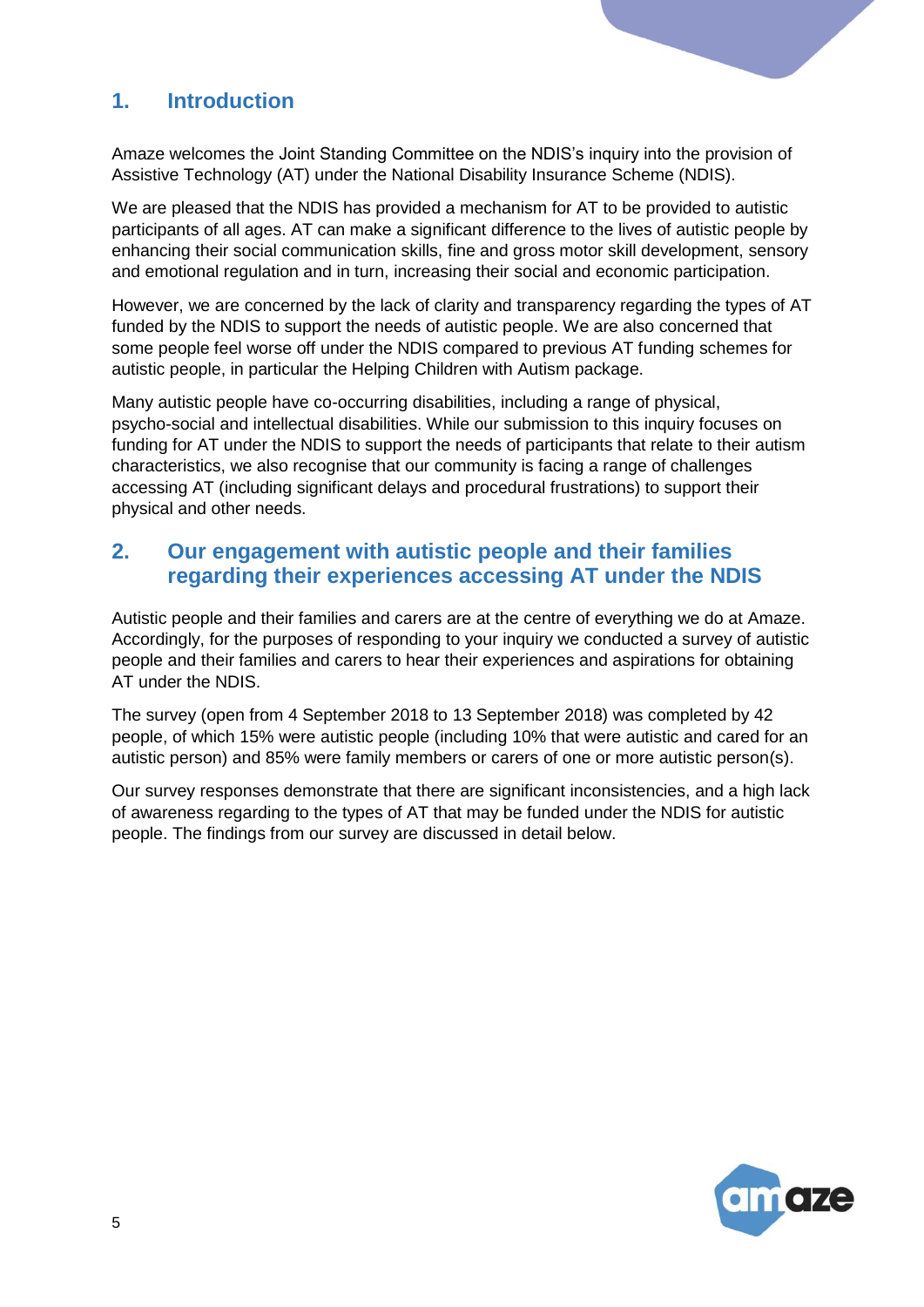#### <span id="page-5-0"></span>**3. Defining AT for the purposes of the NDIS**

The NDIS utilises the World Health Organization (WHO) definition of AT, which is 'any device or system that allows individuals to perform tasks they would otherwise be unable to do or increases the ease and safety with which tasks can be performed'.

One of the core objectives of the *NDIS Act* 2013 is to build the independence and social and economic participation of people with disability. The NDIA's AT strategy identifies its vision as "[t]o build an empowering, sustainable and consistent approach to ensuring NDIS participants have choice of and access to individualised technology solutions that enable and enhance economic and community participation". Under the NDIS Price Guide, it is stated that AT in the Capital Supports category includes "aids or equipment supports that assist participants to live independently or assist a carer to support the participant."

We would therefore query whether, in the context of the NDIS, the WHO's definition of AT unduly restricts AT to devices or systems that support task performance only. For example, there are a range of existing and emerging types of AT that over time can support the learning of skills to enhance sensory and emotional regulation, fine motor skill development, a range of social interactions (for example job interview skills) and generally help build a participant's independence. In addition, augmentative and alternative communication devices may be used for a range of purposes, not only as a replacement for spoken language, but to build verbal and alternative functional communication skills and to support emotional regulation and behaviour management.<sup>1</sup> These skills do not necessarily link directly to task performance.

#### **Recommendation 1.**

When defining AT for the purposes of the NDIS, the NDIA consistently adapt the WHO definition to refer to any device or system that supports individuals to perform tasks, build functional skills or enhance their independence and community participation.

<sup>1</sup> Iacono T, Trembath D, Erickson S, 2016. The role of augmentative and alternative communication for children with autism: current status and future trends. *Neuropsychiatric Disease and Treatment* 2016:12 2349–236.



**.**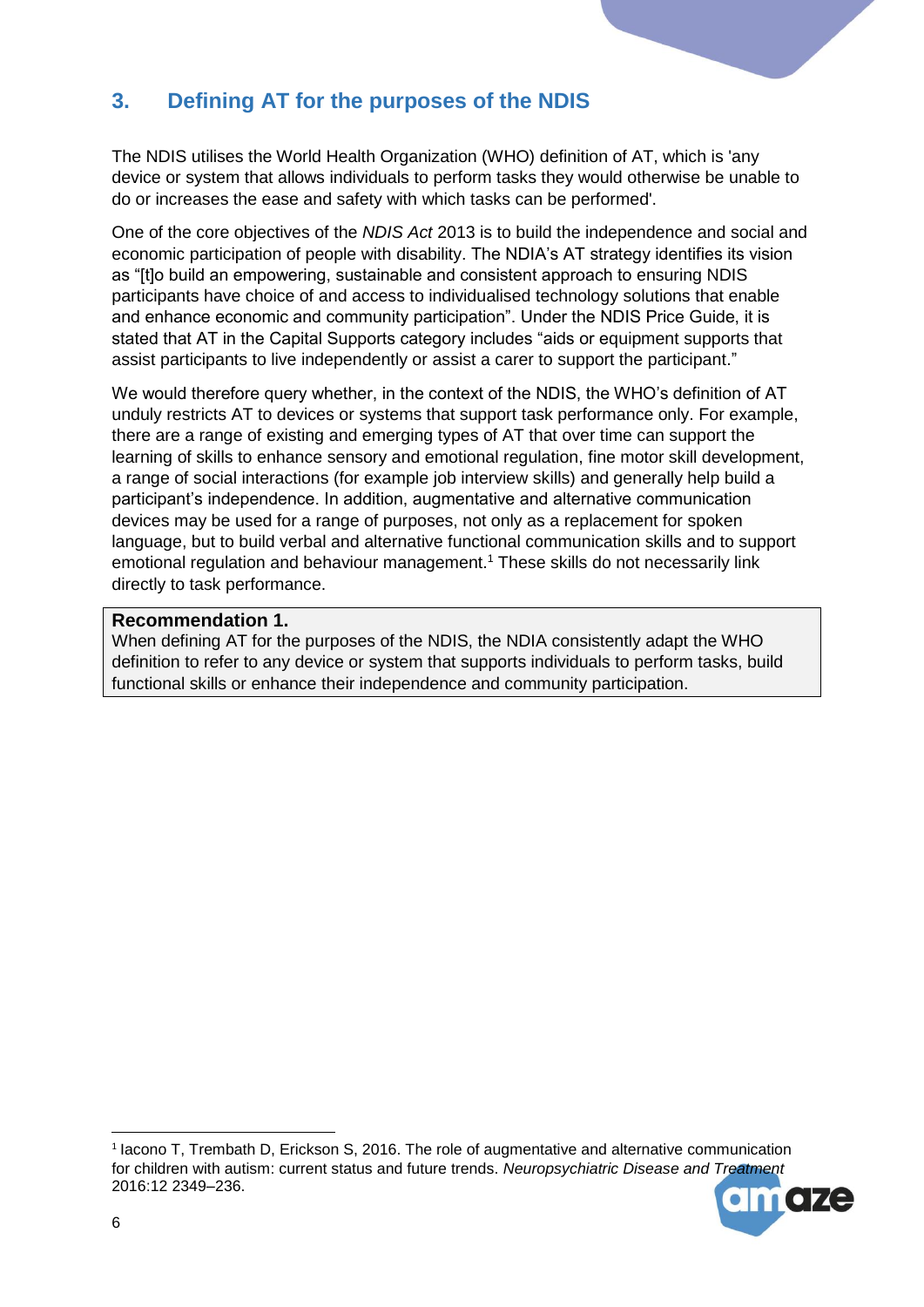#### <span id="page-6-0"></span>**4. Transparency regarding types of AT funded under the NDIS**

Feedback we have received from the Victorian autism community (through our Autism Information Adviser service, NDIS Community Engagement Project and NDIS and AT survey) suggests a significant lack of understanding among NDIS applicants, participants, planners, Local Area Coordinator's (LACs), and AT assessors regarding the meaning of AT and the types of AT that may be funded by the NDIS for autistic people.

#### <span id="page-6-1"></span>**AT and NDIS survey findings**

Among the 42 respondents to Amazes AT and NDIS survey, 63% reported that they currently have an NDIS for themselves or a family member/person they care for. Of these responders, only 62.5% had applied for AT funding in one or more of their NDIS plans, with the remainder unsure of their eligibility or what they could apply for. Feedback we received included:

*"I was told I couldn't apply for assistive technology"*

*"We explored it in the NDIS plan but with little information available on what we could apply for and our planner did not explore it with us"*

Of the responders who are yet to enter the NDIS but hope to in the future, only 57% reported that they would apply for AT, with the remainder unsure of their eligibility. Feedback included:

*"I find it hard to get information on who is eligible (for AT). Some people say he is other[s] say no he isn't".* 

The Commonwealth government has committed to ensuring that no-one is worse off under the NDIS, compared with previous schemes. However, the Helping Children with Autism (HCWA) scheme provided a more flexible and individualised approach to applying for AT for children under 7 years of age. Under the HCWA scheme, the types of AT that could be applied for were much broader (particularly for sensory regulation, such as trampolines and climbing equipment), up to 30% of HCWA funding could be used to purchase AT (recognising differing individual needs) and required only a report from an allied health professional.

While the NDIA Assistive Technology & Consumables Code Guide, AT Operational Guidelines, NDIS Price Guide and NDIS AT Complexity Level Classification Document provides guidance about the types of AT that may be funded, this guidance is focused mainly on AT to support the needs of people with physical disabilities. There is little guidance on AT supports for people with cognitive disabilities such as autism.

Autistic people and their families/carers do not have access to clear and consistent information regarding the types of AT that are available under the NDIS (particularly Level 1, low risk items) to support their needs. Given 29% of NDIS participants identify autism as their primary disability, clear guidance on their eligibility to apply for AT is urgently needed.

Reports to our NDIS Community Engagement Project team include that many planners, LACs and AT assessors do not appear to understand the AT needs of autistic people, the types of AT that may best support a wide range of communication, sensory and other needs. This lack of understanding is undermining the choice and control of autistic participants to access the types of AT they need to engage in daily tasks and enhance their social and community participation.

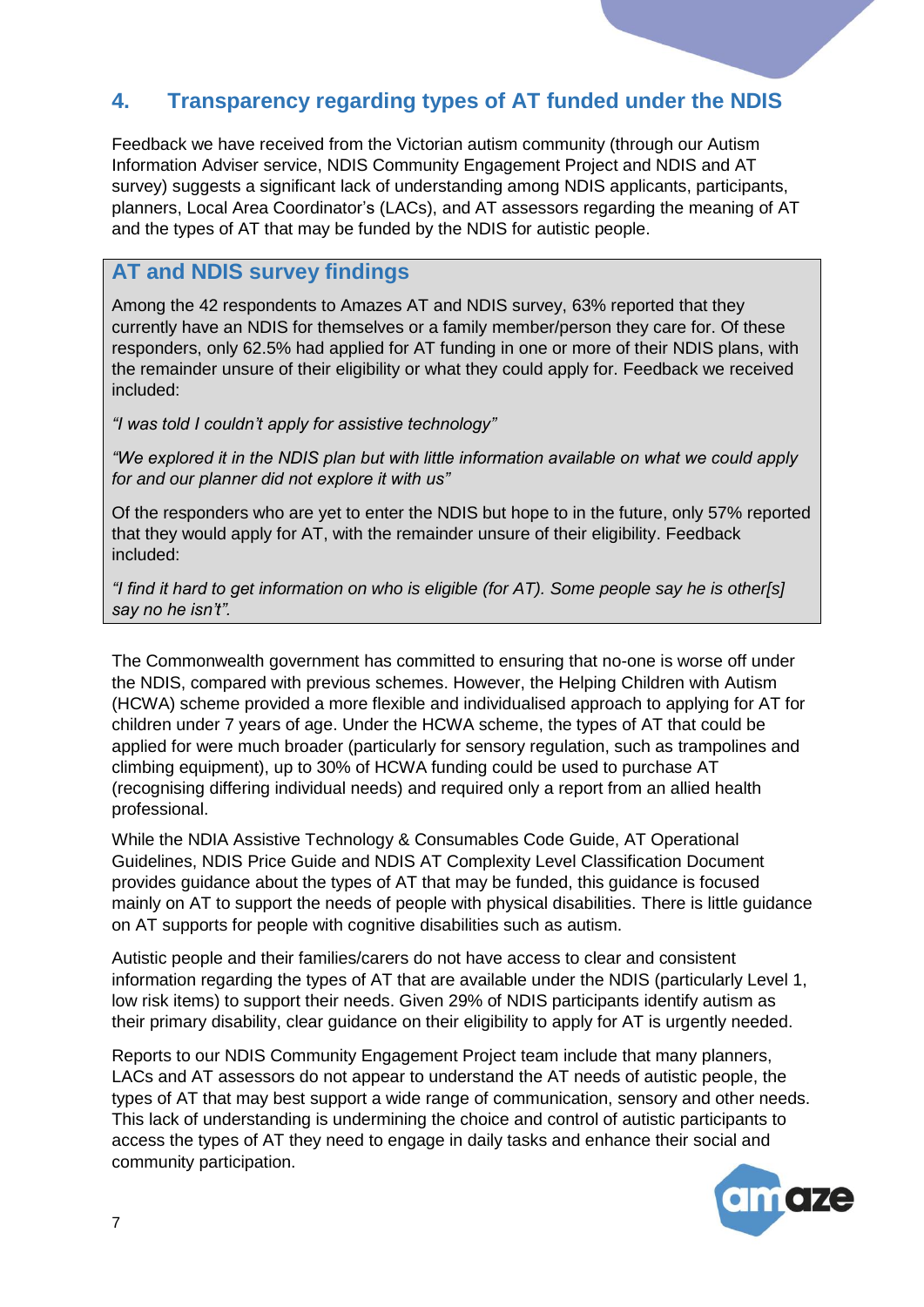We are also hearing inconsistent advice regarding whether the following types of AT may be, or have been funded by the NDIS: iPads, smart watches, GPS devices and equipment and devices to support motor development and sensory regulation. It is also unclear whether the NDIS is funding text to speech/reading pens or devices (such as Dragon Dictation and Claro Reader) for autistic participants that find visual processing overwhelming or tiring when reading off hard copy or a screen.

#### <span id="page-7-0"></span>**AT and NDIS survey findings**

Of our survey responders that have an NDIS plan or care for someone with an NDIS plan, 62.5% reported they had applied for funding for AT in one or more NDIS plan, yet only 35.7% reported that they were successful in receiving funding for AT in one or more plan.

Responders reported applying for and receiving funding for the following types of AT in one or more AT plans: weighted blankets, communication aids, visuals, apps for iPads, sensory pillow, fiddle toys. Similarly, respondents that hoped to become NDIS participants (or support a person they care for to access an NDIS plan) in the future, predominantly responded that they would seek to apply for iPads and communication apps, tablets, smartphones and laptops. They also reported they would seek to apply for speech to text apps, text to speech apps and reading pens, communication apps such as Proloquo2go and other learning apps.

Respondents that had applied for funding for AT in an NDIS plan, reported that their application had been rejected for the following types of AT (the reasons respondents were given for their applications being rejected are included in brackets below):

- iPad ("*Don't fund iPads", "..it's a high risk item*")
- Speech device ("*We are currently trialling different types*")
- Dyslexia assistive pen ("*Not enough evidence that it would benefit, despite dyslexia diagnosis*)
- [Sensory aids & equipment such as scooter board, weighted blanket, body sock, pressure](https://www.esurveycreator.com/?url=result_det&uid=1380319&f_rid=49082711) [vest, exercise ball](https://www.esurveycreator.com/?url=result_det&uid=1380319&f_rid=49082711) ("*All sensory aids and items refused on the basis that NDIS does not fund sensory resources*").
- [Sensory "toys" weighted blankets, head phones to block out noise](https://www.esurveycreator.com/?url=result_det&uid=1380319&f_rid=49103856)

One respondent further noted that the *"NDIA seem to have amounts/\$ limits they apply to plans rather than funding a specific amount when provided a list*".

Of the responders who did receive funding for AT, 75% received funding for Level 1 low risk/low cost items. Of these respondents, 75% reported that they had a somewhat limited understanding of what they could purchase with this funding.

There is also evidence that while respondents were seemingly automatically funded for Level 1 AT in their first plan, they were not automatically funded for AT in their second plan and planners/LACs did not raise the question of AT with participants or their carers during the planning meeting. Feedback included:

*"First son got \$1000 specifically for a weighted blanket. Second son got \$500 for 'low cost AT' but no specified items. Both kids got no AT money on second plan".*

*"Money automatically given in first plan. Had I had enough time to think I would have asked for specific items".*

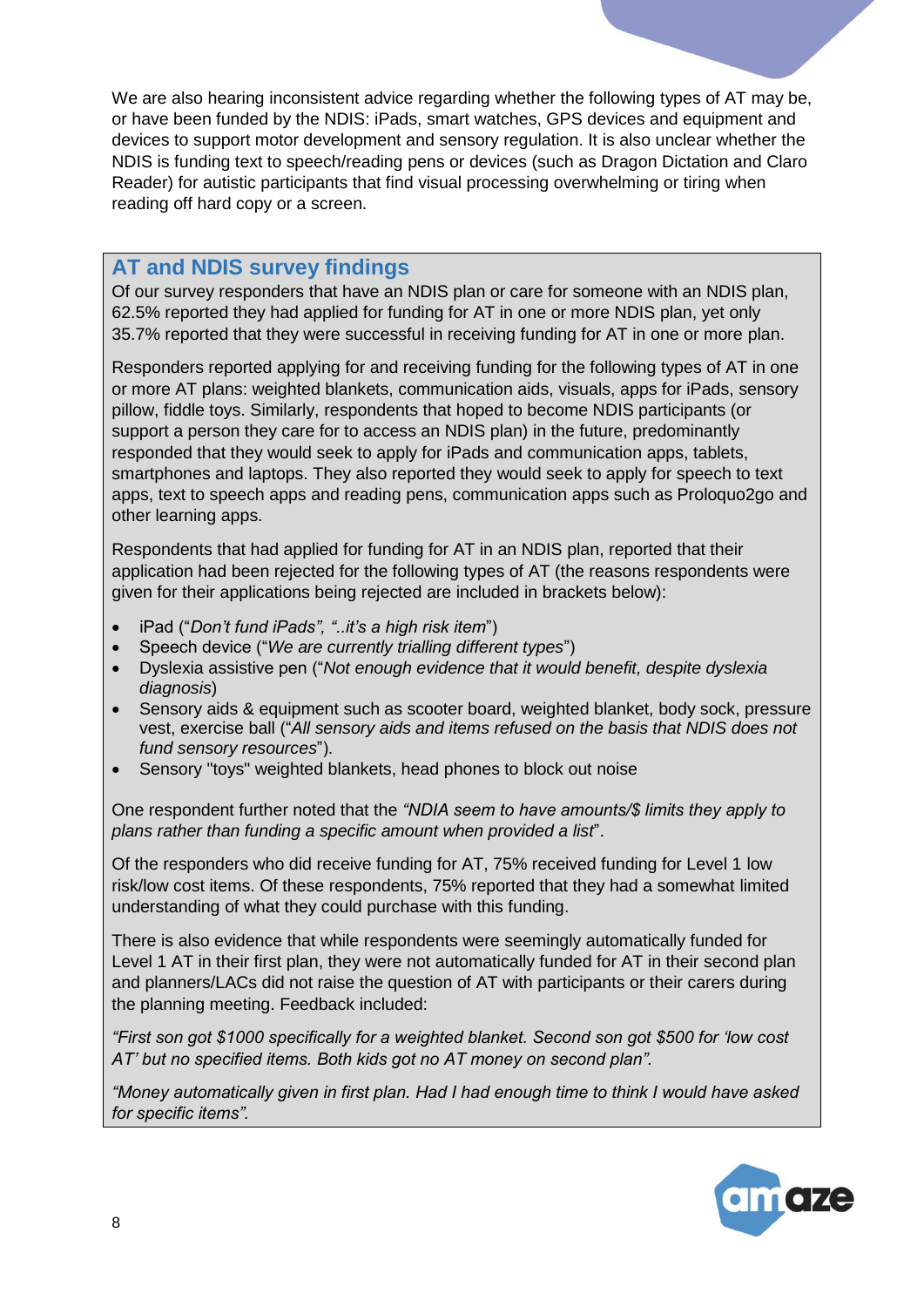We understand that determinations of whether particular types of AT may be funded will depend on the individual circumstances of participants, that what may be reasonable and necessary for one participant may not be for another. However, a consistent approach is required in relation to the types of AT that are eligible to be funding under the NDIS. For example:

 **iPads**: Greater clarity is required regarding the funding of iPads and/or other tablets and devices.

Our understanding is that iPads are generally considered mainstream devices and are not funded under the NDIS. However, we would urge the NDIA to review this position and consider funding iPads in circumstances where dedicated iPads (as distinct from family iPads or iPads otherwise used for entertainment and other purposes) are the most cost-effective option to support communication apps.

The funding of a communication app can often not be separated from the need to fund a dedicated iPad or tablet to operate the app, the two are inextricably linked for the app to function and be fit for purpose. Some evidence based communication devices, such as Proloquo2go are only compatible with iPads and are recommended to be used on a dedicated iPad only.<sup>2</sup> It is not appropriate to fund communication apps such as Proloquo2go and suggest that families simply add them to the family iPad which has a range of other purposes, users and uses.

There is also evidence that the funding of dedicated iPads and other tablets (with communication apps) may be more cost-effective than funding other Speech Generating Devices (SGDs). For example, iPads have been found to be more effective at supporting social communication than SGDs, whilst also being a fraction of the cost of many SGDs. In addition, iPads are smaller, have more natural sounding voices, have longer battery life, are more portable and are easier and cheaper to have repaired if damaged.<sup>3</sup>

 **Sensory and playground equipment:** We receive very mixed feedback (as demonstrated by our survey) regarding the types of sensory devices and equipment that are funded by the NDIS. We understand that playground equipment is generally not funded by the NDIS (with the exception of swings in some limited circumstances).

We urge the NDIA to review its position in relation to playground equipment and consider funding this type of equipment (including swings, slides, trampolines and climbing equipment) were evidence is provided by an allied health professional of the need for a particular piece of equipment to support safe sensory regulation (i.e. to provide appropriate proprioceptive input and limit unsafe climbing).

It should also be recognised that it is not only children that would benefit from this equipment. There are some autistic adults who would benefit extensively from being able to access this type of equipment at home to support their sensory and emotional

**<sup>3</sup>** King A, Brady K, Voreis G, 2017. It's a blessing and a curse": Perspectives on tablet use in children with autism spectrum disorder. *Autism & Developmental Language Impairments* [https://doi.org/10.1177/2396941516683183,](https://doi.org/10.1177/2396941516683183) 2017.



1

<sup>2</sup> For more information, see [www.assistiveware.com](http://www.assistiveware.com/)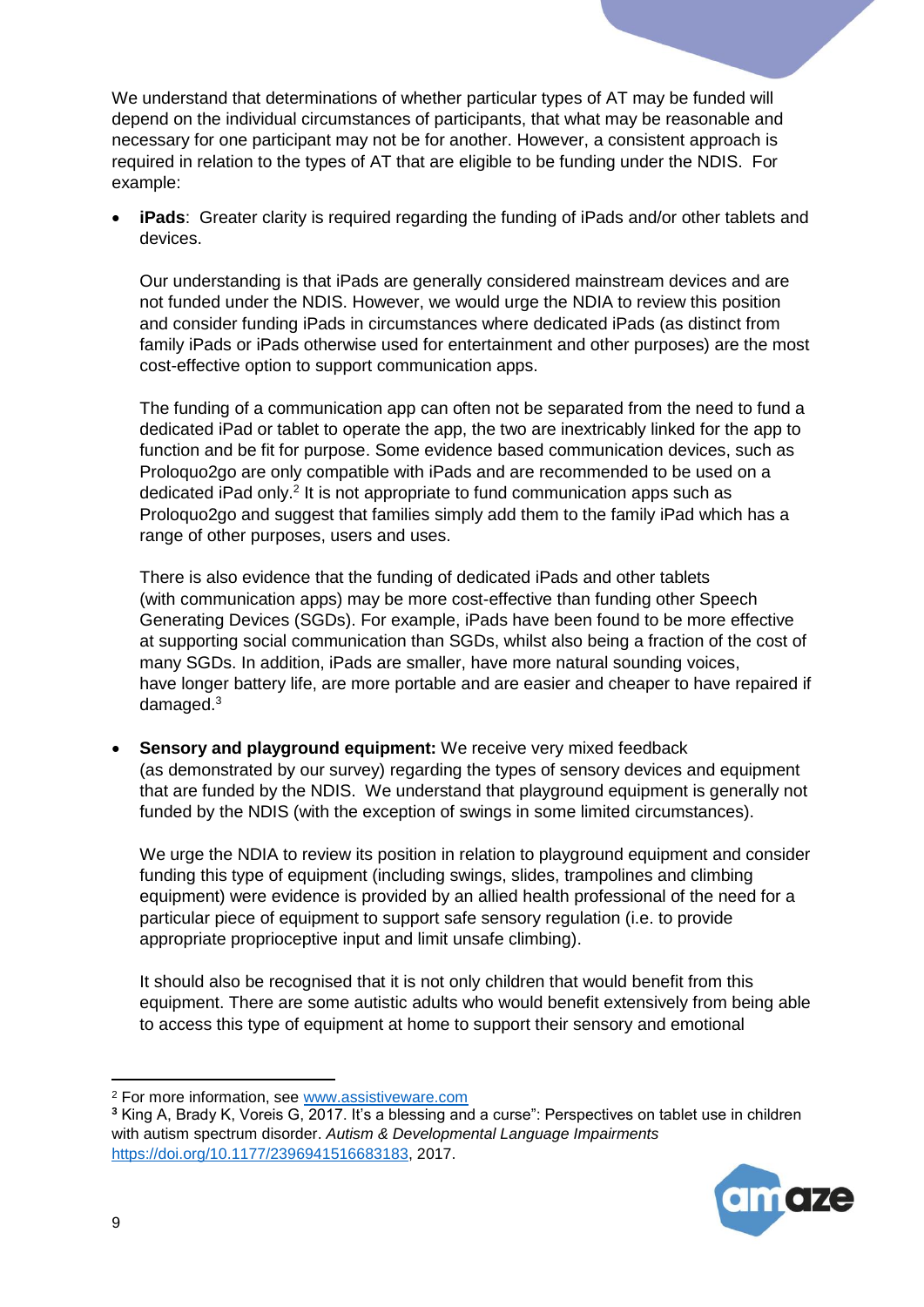regulation (particularly given the difficulties adults have accessing this type of equipment in public playgrounds and safety issues).

We would also encourage the NDIA, in collaboration with the Autism Advisory Group, to provide greater clarity and consistency regarding the funding of sensory toys and devices to support sensory regulation and fine and gross motor skill development. As a first step, a review should be conducted into the types of sensory toys and devices that are evidence based, safe and cost-effective.

 **GPS devices**: While the AT strategy identifies GPS devices (and smartphones) as fundable AT under the NDIS, feedback we have received is inconsistent, with many participants reporting that their request for a GPS device was rejected. Clarity regarding the funding of GPS devices is urgently needed, including ongoing investment in research into their efficacy and diverse needs of users (no one type of GPS device can suit all purposes and needs, privacy issues can also arise).

Greater clarity and transparency is also required regarding the interface between the NDIS and other Commonwealth or State based AT schemes. For example, there are a range of AT items that may be used in the home and in other settings, including education settings and it remains unclear who is responsible for funding these items.

#### **Recommendation 2.**

The NDIA, in collaboration with the Autism Advisory Group develop guidelines on the: - types of AT funded by the NDIS to support the needs of autistic people, including evidentiary requirements for funding; and

- interface between the NDIS and other Commonwealth and State based AT schemes, particularly the education system.

#### **Recommendation 3.**

The NDIA provide training to planners, LAC's and AT Assessors on AT needs for autistic people, including the broad range of communication, motor development, sensory regulation and learning needs AT may support and the types of AT that may be funded.

#### **Recommendation 4.**

The NDIS provide publicly available data on items that have been funded to provide guidance to planners, LACs, NDIS applicants and their families and/or carers on what is eligible for funding.

#### **Recommendation 5.**

The NDIA conduct a review into the evidence base, safety and cost-effectiveness of commonly used sensory toys and devices.

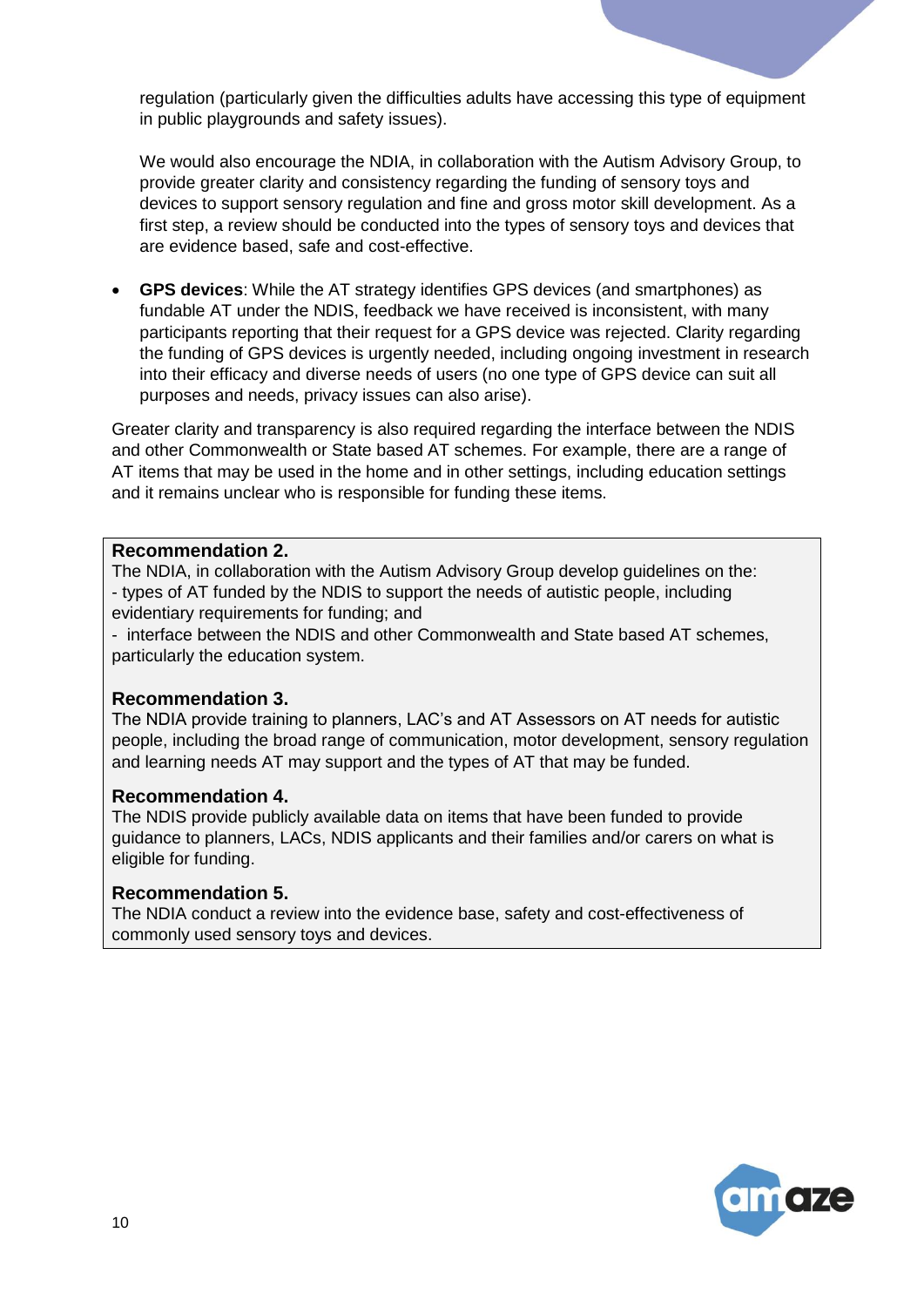#### <span id="page-10-0"></span>**5. Funding training in use of some types of AT**

We are concerned that training is not generally being funded to support participants and their families to use complex AT. Without appropriate training, the use and cost-effectiveness of funded AT can be vastly undermined. None of our survey responders reported receiving funding for AT in their NDIS plans.

We therefore urge the NDIA to review its approach to funding training for complex AT and ensure a transparent and consistent approach is taken by planners, LACs and AT assessors. In particular, if funding is provided for a communication app, funding must also be provided for a parent/carer and relevant others (including education providers, employers, etc.) in how to use it. This training needs to be ongoing to ensure its use is sustainable and evolves to meet the evolving needs of the user.

#### **Recommendation 6.**

That the NDIA consistently fund appropriate training in the use of communication and other complex apps.

#### <span id="page-10-1"></span>**6. Building the evidence of AT cost-effectiveness**

As recognised in the AT strategy, AT will continue to evolve and change. For example, it is likely virtual reality will overtake a range of existing AT to support autistic people to learn and practice a range of social exchanges, entering new environments, practice attending job interviews etc.

We welcome the NDIA's commitment under the AT strategy to stay up to date with developments in the AT market, foster its growth and development in Australia and monitor risks/unforeseen consequences.

However, it remains unclear exactly how the NDIA assesses the evidence base for emerging AT in this rapidly growing market. How are planners, LACs and AT assessors and participants kept up to date with the types of AT that are considered evidence based? How is the evidence assessed? Greater transparency is required in these regards for planners, LAC's, AT assessors and participants.

The NDIA must also not focus only on increasing the supply of effective AT under the AT strategy, but also ensure that it is cost-effective AT that is being developed. Currently it appears that apps, sensory equipment and other AT to support the needs of people with disability is significantly more expensive than mainstream equivalents.

#### **Recommendation 7.**

The Commonwealth/NDIA provide ongoing funding to undertake research to support the building of an evidence base of AT.

#### **Recommendation 8.**

The NDIA develop transparent guidance on how the evidence of AT cost-effectiveness is assessed.